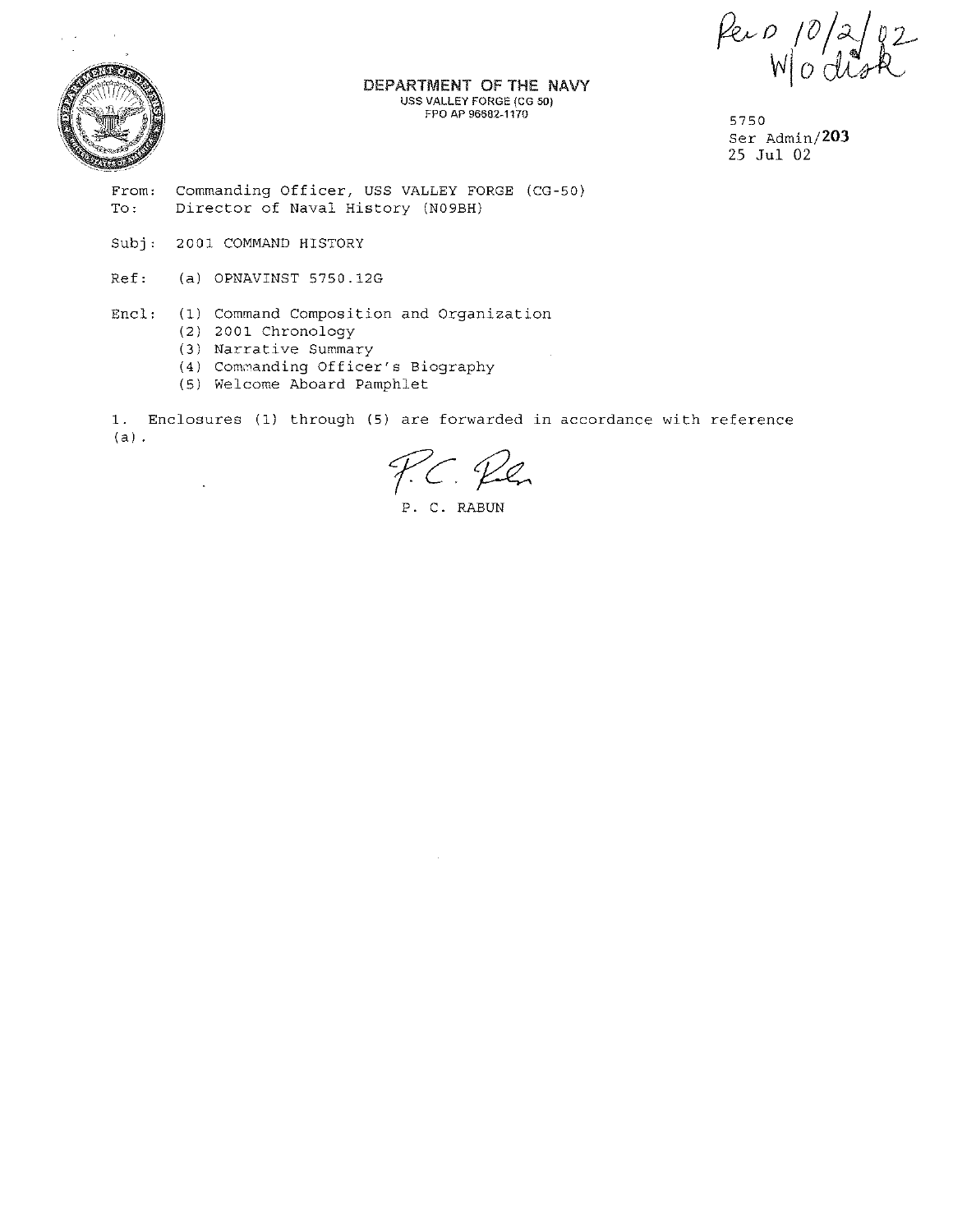## COMMAND COMPOSITION AND ORGANIZATION

1. Mission: The mission of USS VALLEY FORGE (CG-50) is to conduct prompt sustained combat operations at sea in support of U.S. National Policy. VALLEY FORGE is equipped to operate in a high density, multi-threat environment either independently or as a part of a Carrier Battle Group.

a. Unit Commander:

COMDESRON TWENTY-ONE CAPT Wisecup 01 JAN - 31 DEC

b. Units under VALLEY FORGE's operational control:

None

 $\label{eq:2} \frac{1}{\sqrt{2}}\sum_{i=1}^n\frac{1}{\sqrt{2}}\sum_{i=1}^n\frac{1}{\sqrt{2}}\sum_{i=1}^n\frac{1}{\sqrt{2}}\sum_{i=1}^n\frac{1}{\sqrt{2}}\sum_{i=1}^n\frac{1}{\sqrt{2}}\sum_{i=1}^n\frac{1}{\sqrt{2}}\sum_{i=1}^n\frac{1}{\sqrt{2}}\sum_{i=1}^n\frac{1}{\sqrt{2}}\sum_{i=1}^n\frac{1}{\sqrt{2}}\sum_{i=1}^n\frac{1}{\sqrt{2}}\sum_{i=1}^n\frac{1$ 

c. Commanding Officer:

CDR Thomas D. Goodwin 01 JAN - 18 JAN CDR Johns. Arbter 19 JAN - 31 DEC

d. Executive Officer:

LCDR Michael Van Durick LCDR Edward B. Cashman 01 JAN - 28 JUN 29 JUN - 31 DEC

e. Homeport:

San Diego, California

f. Aircraft Assigned: None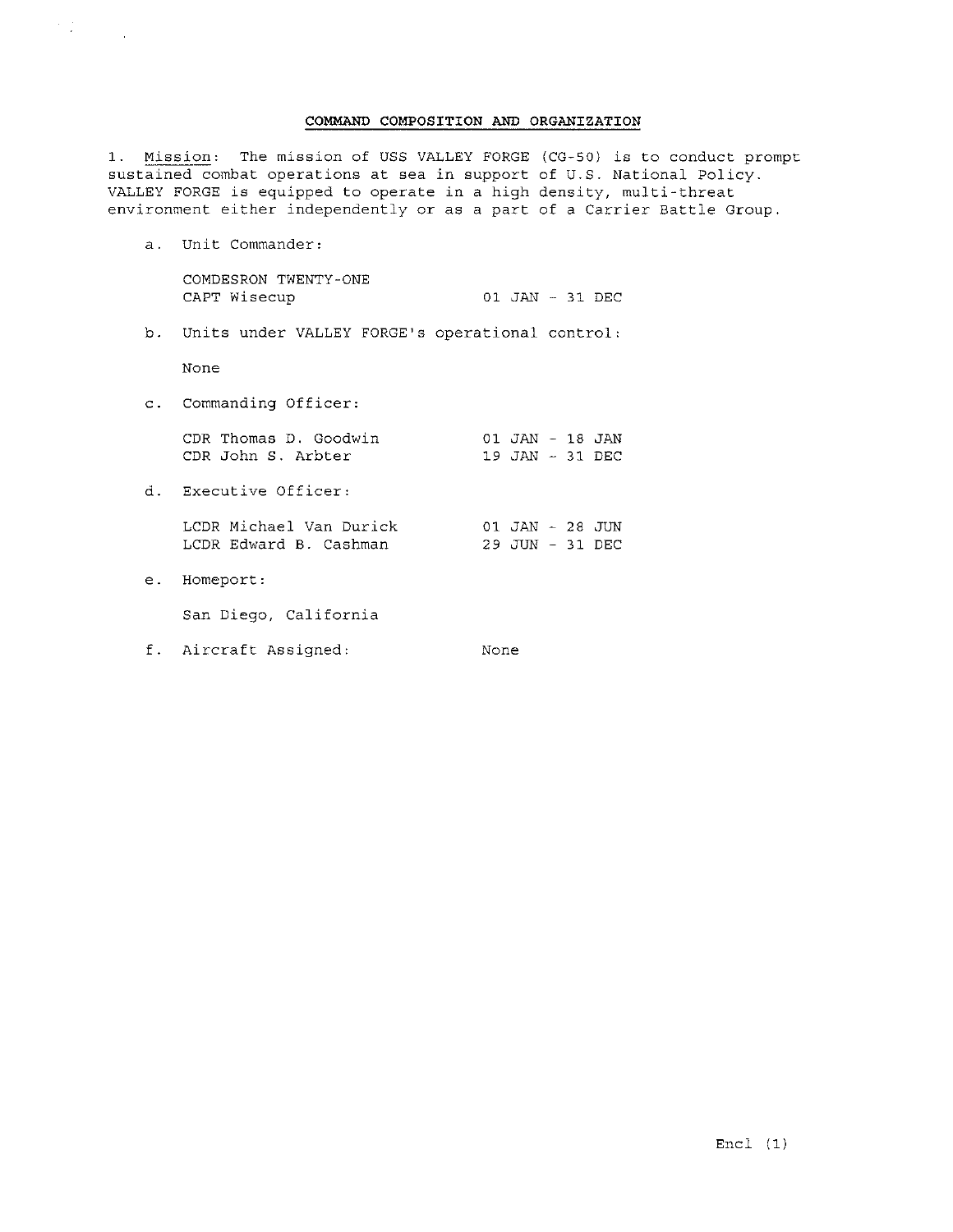# 2001 CHRONOLOGY

## **January**

 $\label{eq:2.1} \frac{1}{\sqrt{2}}\int_{\mathbb{R}^{2}}\frac{1}{\sqrt{2}}\left(\frac{1}{\sqrt{2}}\right)^{2}d\theta\,d\theta.$ 

- 01-10 Holiday Leave Period
- 01-31 PRAV/Smartship Install
- **19 Change of Command**

### **February**

- 01-29 PRAV/ Smartship Install
- 05-11 ICAS Training
- 12-18 swo Detailer Visit

### **March**

- 01-31 SRA
- 13 Flight Deck Drills
- 26 Main Space Light-Off

## April

- 01-31 Smartship Testing
- 04 AEGIS Light-Off
- 11 Stores Onload
- 16 Berth shift from NASSCO to NAVBASE San Diego
- 20 Main Propulsion Light-Off

30 GQ/MSFD

### May

- 01-29 Upkeep/Smartship Testing
- 22-24 Light-Off Assessment
- **29 Fast Cruise**
- 30 U/W for Sea Trial

## **June**

- 12 U/W in SOCAL for training
- 18 ENR Seal Beach, CA
- 19-20 Ammo Onload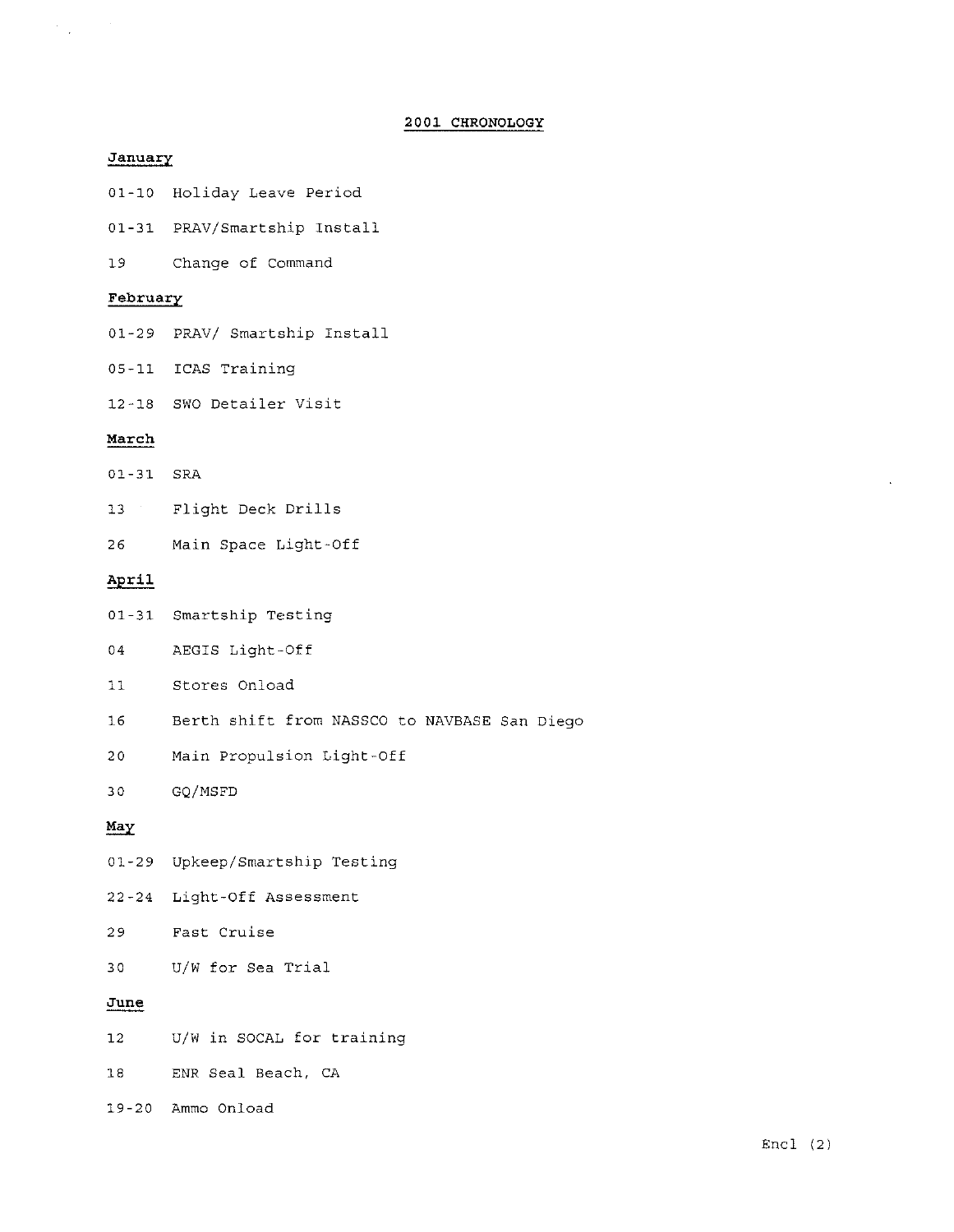Subj: 2001 COMMAND HISTORY

**21 ENR Port Hueneme, CA** 

**23-28 Combat System Groom** 

27 Sports Day

28 ENR San Diego, CA

**29 XO Turnover** 

### July

 $\label{eq:2.1} \frac{1}{\sqrt{2}}\sum_{\mathbf{k}\in\mathbb{Z}}\left(\frac{1}{\sqrt{2}}\sum_{\mathbf{k}\in\mathbb{Z}}\left(\frac{1}{\sqrt{2}}\right)^{\frac{1}{2}}\right)^{\frac{1}{2}}\left(\frac{1}{\sqrt{2}}\right)^{\frac{1}{2}}\left(\frac{1}{\sqrt{2}}\right)^{\frac{1}{2}}\left(\frac{1}{\sqrt{2}}\right)^{\frac{1}{2}}\left(\frac{1}{\sqrt{2}}\right)^{\frac{1}{2}}\left(\frac{1}{\sqrt{2}}\right)^{\frac{1}{2}}\left(\frac{1}{\sqrt{2}}\right)^{\frac$ 

02 U/W SOCAL for training

16-25 FMAV- SIMA Availability

**24 Force Protection Standown** 

25-27 U/W SOCAL for CORTRAMID

**26 Leaders to sea** 

### **August**

01-02 U/W CART 2

13-16 U/W FIREX

20-24 U/W TSTA A

**24-27 PVST Cabo San Lucas, MX** 

27-31 U/W TSTA A

#### **September**

11-30 U/W ISO OPERATION NOBLE EAGLE

28 ENR Everett, WA

## **October**

02-08 INPT Everett, WA ISO OPERATION NOBLE EAGLE

09-12 U/W PACNORWEST OPAREA

13-15 INPT Everett, WA ISO OPERATION NOBLE EAGLE

15-18 ENR Long Beach, CA

19-22 PVST Long Beach, CA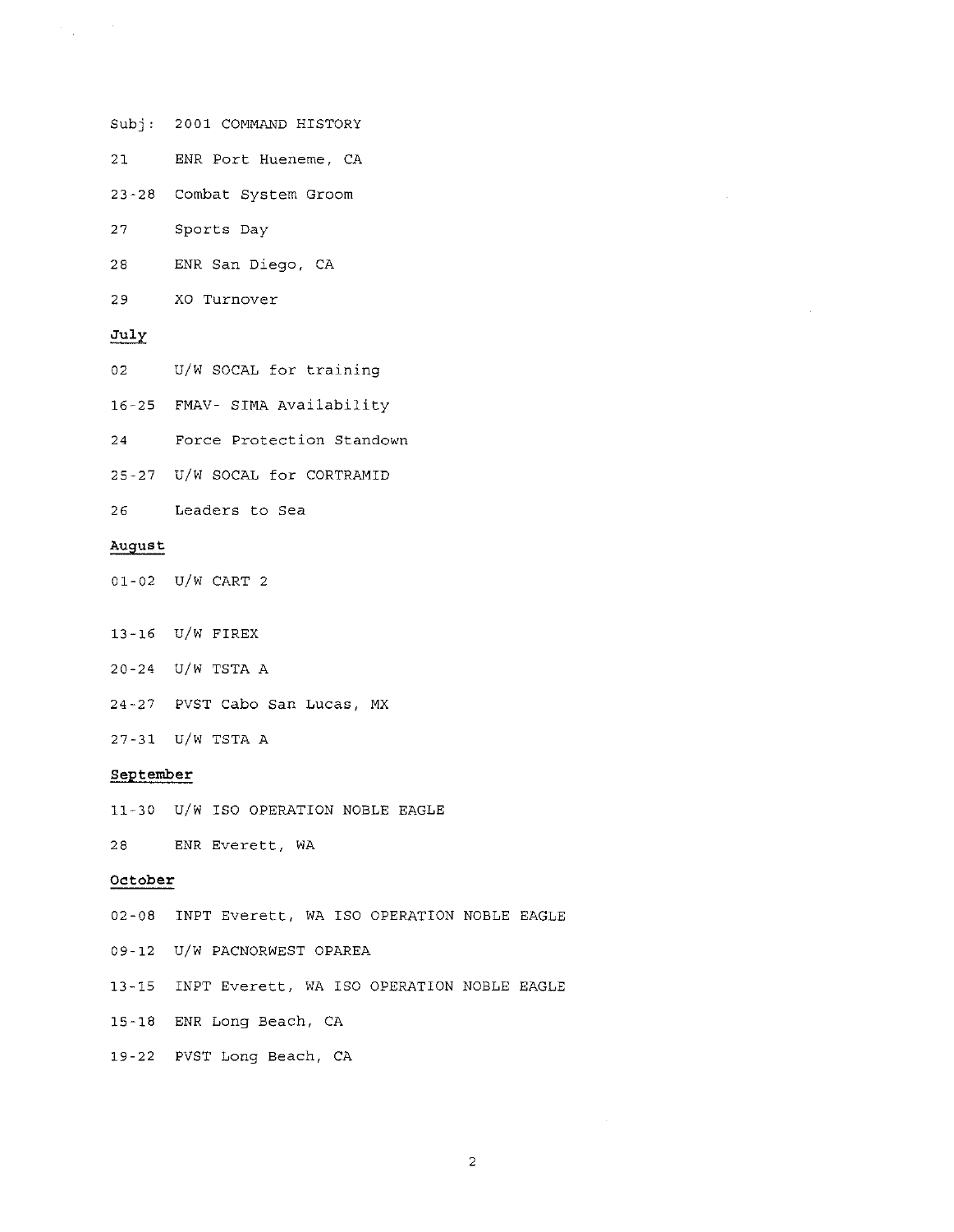Subj, 2001 COMMAND HISTORY

# November

 $\label{eq:1} \frac{1}{\sqrt{2}}\sum_{\mathbf{k}\in\mathbb{Z}}\left(\frac{1}{\sqrt{2}}\right)^{\frac{1}{2}}\frac{d\mathbf{k}}{d\mathbf{k}}\,.$ 

- 01-07 U/W TSTA
- 07-09 U/W Underway Demo
- 12-16 U/W FEP Preparations
- 19-21 U/W FEP
- 26-30 INPT Seal Beach, CA
- 26-28 Ammo On load

# December

- 03-07 U/W Underway Demo Preparations
- 10-13 U/W Underway Demo
- 15-31 First Holiday Leave Period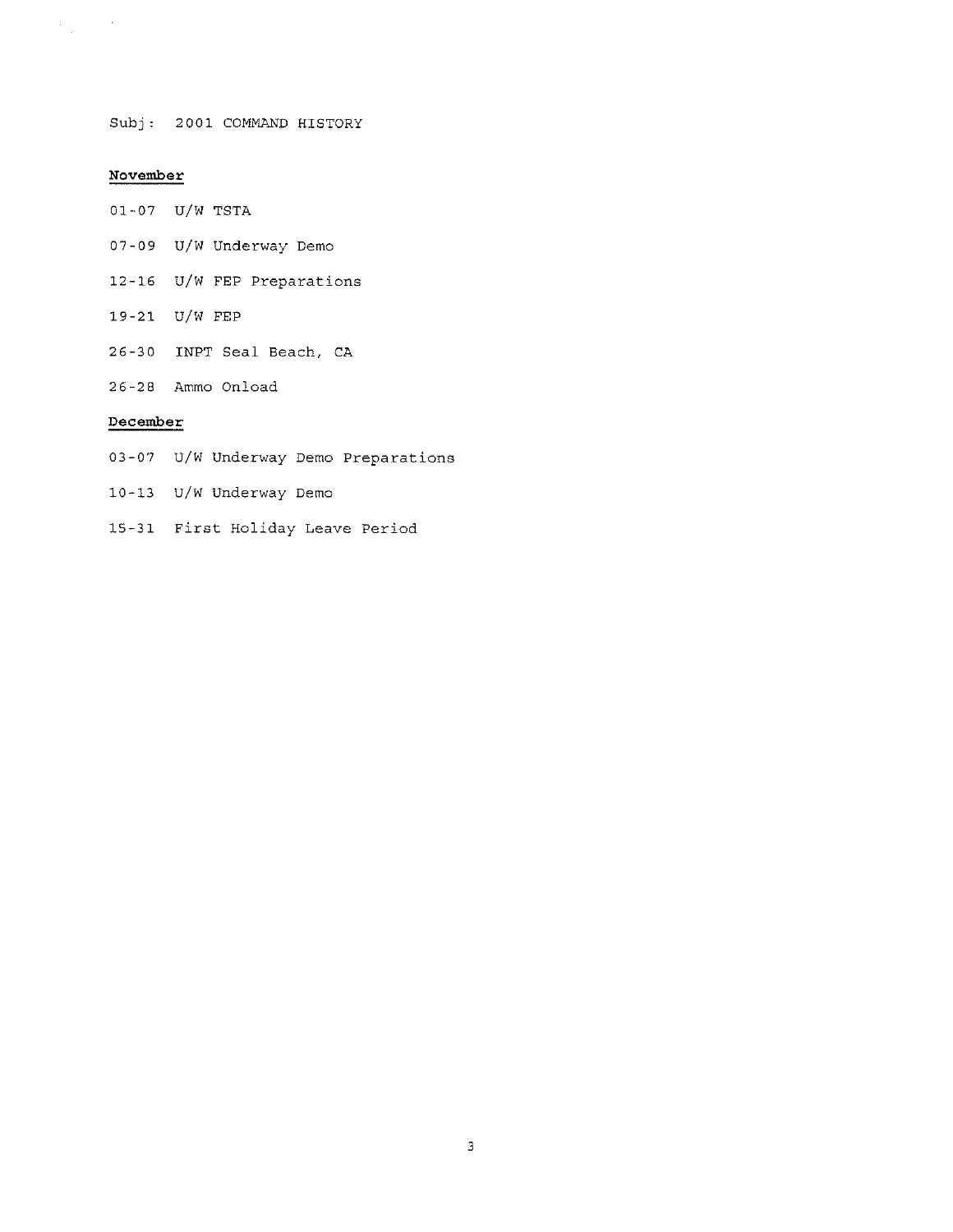#### NARRATIVE:

During 2001, USS VALLEY FORGE (CG-50) participated in a wide variety of missions in diverse operational environments. The first part of the year was spent installing and testing the Integrated Ship Control and Integrated Bridge Systems; as well as numerous other engineering, C4I, and habitability upgrades. The latter half of the year focused on completing the basic training phase and preparing for a Carrier Battle Group deployment.

On 19 January, VALLEY FORGE conducted a change of command. CDR John S. Arbter relieved CDR Thomas Goodwin to become VALLEY FORGE'S ninth Commanding Officer in a ceremony held at the National Steel and Shipbuilding Company. January, February, and March saw intense shipyard work while the ship completed the installation of the Integrated Ship Control System (SMARTSHIP) and the Integrated Bridge System/Voyage Management Systems, as well as a host of other material, habitability, and C4I upgrades and repairs.

As March approached, the crew of VALLEY FORGE could see the light at the end of the shipyard work tunnel. On March 13, flight deck drills were performed to ready the crew for air operations and on March 26, the ship's main engine engineering spaces were lit-off.

April began with testing of the newly installed Integrated Ship Control System and on April 4, the AEGIS Weapon System was energized for testing. As the time for going to sea approached, supplies were onloaded and on April 16, VALLEY FORGE shifted berths from NASSCO to  $32<sup>nd</sup>$  Street Naval Station. Preparations for going to sea continued, and on April 20, the Main Propulsion Plant was lit off.

May 22 marked the beginning of Light-Off Assessment to certify the readiness of the propulsion plant and the Engineering Watch Teams. The crew conducted a fast cruise on May 29 to prepare for LOA and Aviation Certification. Finally, on May 30 the VALLEY FORGE got underway for sea trials.

More readiness training followed in June. On June 18, the ship traveled to Seal Beach, CA to onload weapons. This was followed by a trip to Port Hueneme, CA for a Combat Systems Groom to fine tune the AEGIS Weapons System. The crew enjoyed a sports day while in Port Hueneme and LCDR Van Durick was relieved by LCDR Cashman as Executive Officer.

In July, time was set aside to perform maintenance as VALLEY FORGE spent most of the month pierside. On July 24, the ship held a Force Protection Standdown. This was followed by an underway period on July 25 that included an opportunity for midshipman to see what the surface navy is all about, as well as a Leaders to Sea ship embark that enabled civilians to experience a day at sea with the Navy.

August marked the official start of VALLEY FORGE'S basic training. VALLEY FORGE was underway August 1 and 2 with a team from Afloat Training Group for the Command Assessment of Readiness and Training. Following CART, a series of training availabilities were scheduled to meet the ship's basic training needs. Training time included a port visit to Cabo San Lucas, MX, where the crew enjoyed relaxation such as fishing and golf, as well as participating in a local community service project. The approach of Hurricane Flossie cut the visit short by a day and required a duty section to get the ship underway when the anchor began to drag. The crew was recovered over a period of several hours via small boat transfer.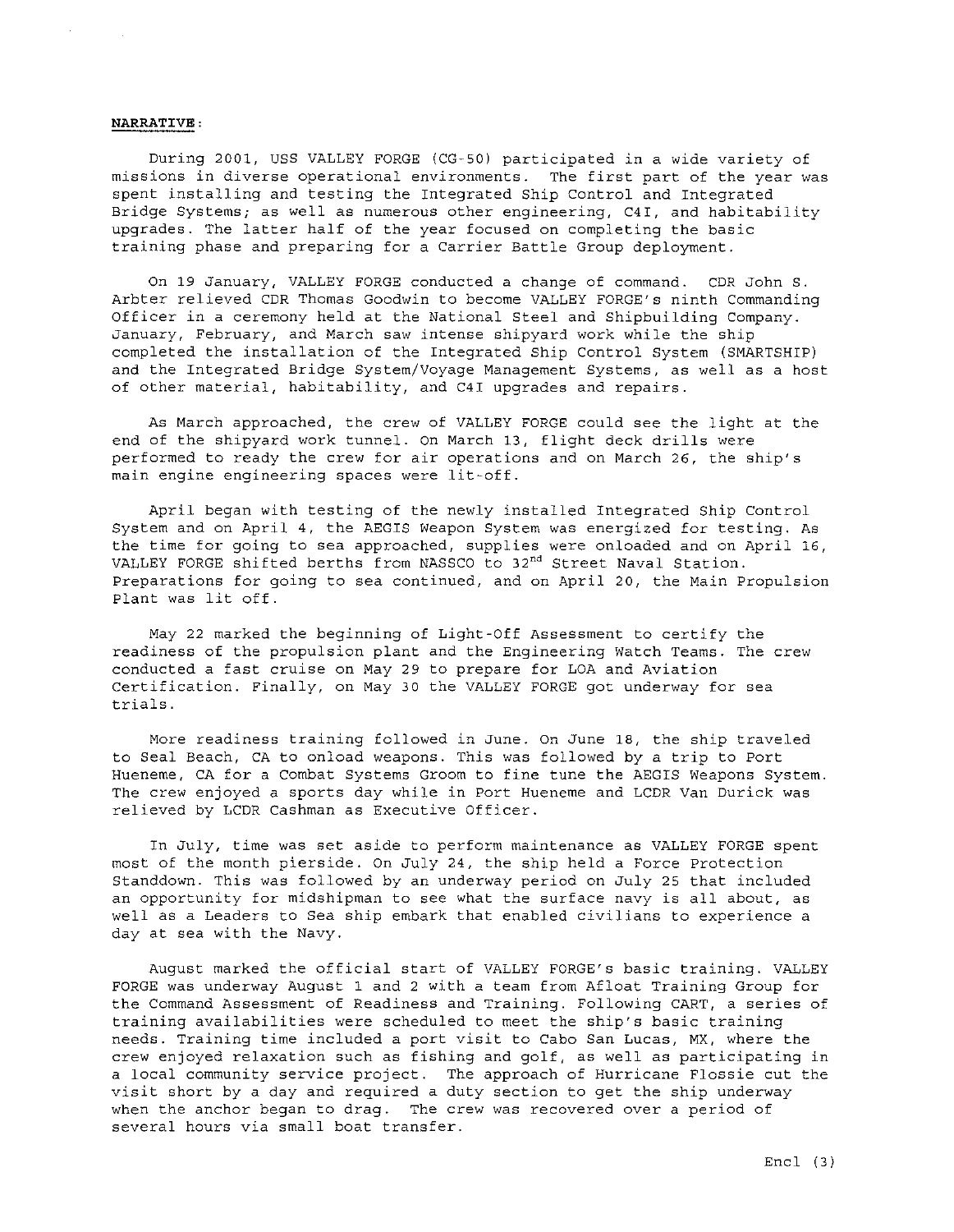#### 2001 COMMAND HISTORY

 $\mathcal{F}(\mathcal{A})$  .

Originally, September was scheduled as a continuation of basic phase training. VALLEY FORGE was getting underway for a week of training when the September 11 attacks took place. VALLEY FORGE proceeded to sea as events in New York and Washington, D.C. unfolded and immediately took an air defense station off the coast of California and established communications with a rapidly developing command structure. VALLEY FORGE remained at sea for 13<br>days actively participating in homeland defense operations. Following four days actively participating in homeland defense operations. days in port San Diego, the ship departed for the Pacific Northwest on September 28.

October began as September had ended: with VALLEY FORGE underway enroute to the Pacific Northwest in support of homeland defense operations. After leaving the Puget Sound area, the ship traveled to Long Beach, CA anchoring in the harbor on 19 October to conduct the first non-Naval Station port visit by a U.S. Navy ship since the attacks in September. VALLEY FORGE hosted the Naval Order Congress at a reception on board. The Naval Order Congress, in turn, hosted the VALLEY FORGE sailors at a reception in downtown Long Beach the following night. Many crewmembers learned a great deal about their Navy heritage by visiting with the many war veterans of the Naval Order Congress.

In November, VALLEY FORGE began to make up for the training periods missed due to the events in September. November 1-9, the ship was underway for one final basic phase training period and preparations for Underway Demonstration, a final certification of the engineering watchteams and the propulsion plant. November 19-21, VALLEY FORGE participated in a Final Evaluation Problem (FEP) which marked the end of Basic Phase Training. This was followed by a trip to Seal Beach for ammunition onload. December began with preparations again for Underway Demonstration, which was completed successfully on December 13. On December 15 the first holiday leave period began and another year in the life of USS VALLEY FORGE came to an end.